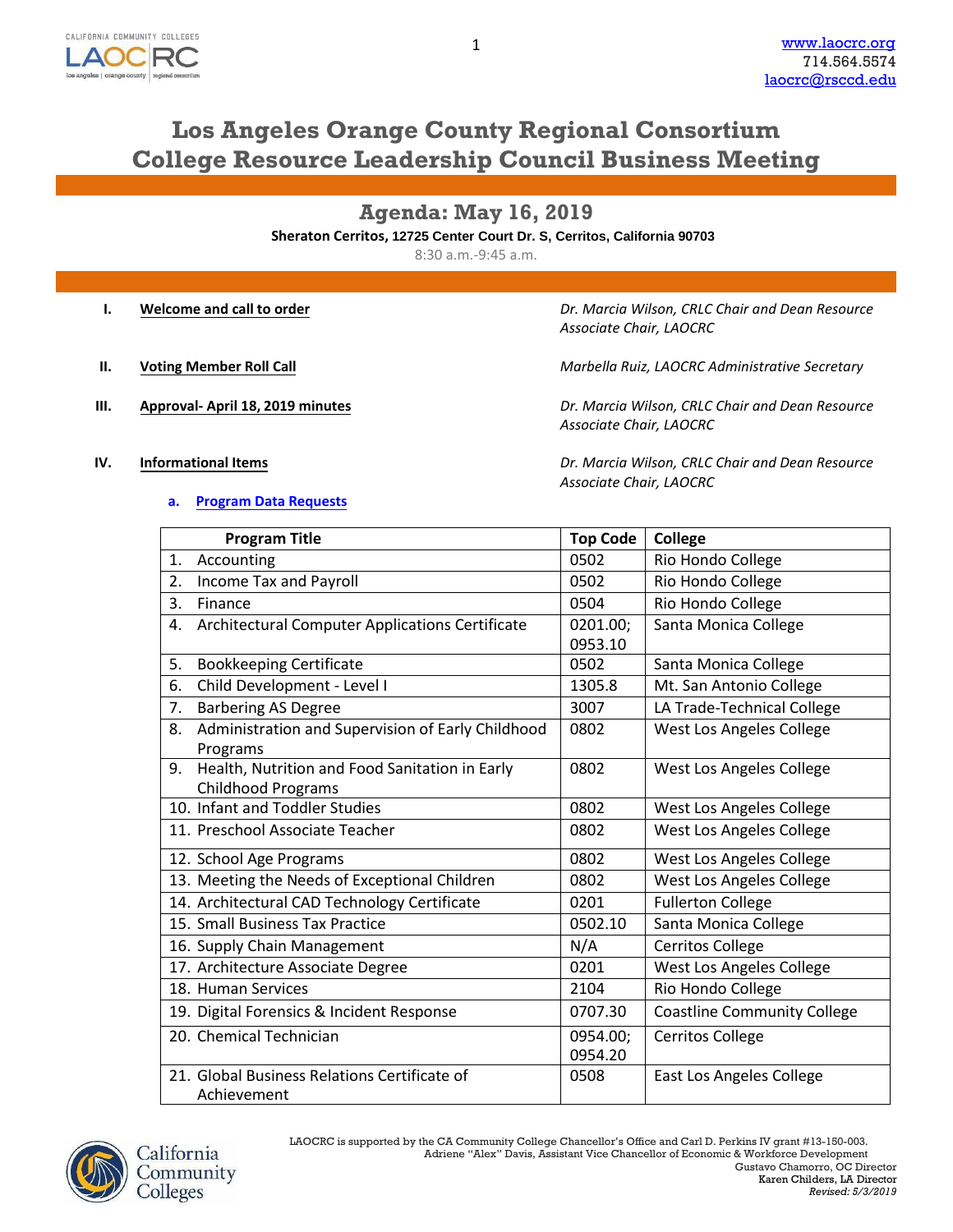

| consortium                                       |        | laocrc@rsccd.edu            |
|--------------------------------------------------|--------|-----------------------------|
| 22. Machine Shop Technology                      | 0956.3 | Pasadena City College       |
| 23. Biotechnology Lab Assistant                  | 0430   | Los Angeles Harbor College  |
| 24. Associate In Science (A.S.)- Biotechnology   | 0430   | Los Angeles Harbor College  |
| 25. Biotechnology Research Lab Assistant         | 0430   | Los Angeles Harbor College  |
| 26. Animation                                    | 0614.4 | <b>Orange Coast College</b> |
| 27. Biotechnology Research Lab Assistant         | 0430   | Los Angeles Harbor College  |
| 28. Audio and Visual Technician                  | 1006   | Santa Monica College        |
| 29. Scenic Design                                | 1006   | Santa Monica College        |
| 30. Stage Make-Up and Costuming                  | 1006   | Santa Monica College        |
| 31. Stage Lighting, Sound and Projection         | 1006   | Santa Monica College        |
| 32. Machine Tool Technology                      | 0956   | Pasadena City College       |
| 33. Clinical Laboratory Assistant and Phlebotomy | 120510 | Saddleback College          |
| 34. Medical Scribe                               | 120820 | Saddleback College          |
| 35. Tax Preparer                                 | 0502.1 | Santa Ana College           |

## **b. Modified Programs**

- 1. **[Certificate of Achievement: Robotic Welding Automation](https://www.regionalcte.org/browse/41pVZ)**, Long Beach City College
- 2. **[Certificate of Achievement: Gas Tungsten Arc Welding](https://www.regionalcte.org/browse/4xzlK) (GTAW)**, Long Beach City College
- 3. **[Certificates of Achievement: Shielded Metal Arc Welding \(SMAW\)](https://www.regionalcte.org/browse/KkDLZ)**, Long Beach City College
- 4. **[Certificate of Achievement: Advanced Arc Welding](https://www.regionalcte.org/browse/ZYWk3)**, Long Beach City College
- 5. **[Certificate of Achievement: Human Services Generalist](https://www.regionalcte.org/browse/3alV4)**, Long Beach City College

**V. Action Items** *Dr. Marcia Wilson, CRLC Chair and Dean Resource Associate Chair, LAOCRC*

| a. Program Recommendation: Motion: | <b>Community College; Second:</b>   |
|------------------------------------|-------------------------------------|
|                                    | Community College; Recommended: Y/N |

- 1. **[Data Analytics](https://www.regionalcte.org/browse/ZYG83)**[, C](https://www.regionalcte.org/browse/ZYG83)oastline Community College
- 2. **[3D Animation](https://www.regionalcte.org/browse/ZrDA3)**[, S](https://www.regionalcte.org/browse/ZrDA3)anta Monica College
- 3. **[Visual Development](https://www.regionalcte.org/browse/K7vb3)**, Santa Monica College
- 4. **[3D Production](https://www.regionalcte.org/browse/4DNgK)**[, S](https://www.regionalcte.org/browse/4DNgK)anta Monica College
- 5. **[Immersive Media \(AR/VR\) Certificate of Achievement](https://www.regionalcte.org/browse/Zmr74)**[, O](https://www.regionalcte.org/browse/Zmr74)range Coast College
- 6. **[Integrative Health Coach](https://www.regionalcte.org/browse/Koo5K)**[, O](https://www.regionalcte.org/browse/Koo5K)range Coast College LMI request originally submitted as Community Healthcare Worker
- 7. **[Surface Design](https://www.regionalcte.org/browse/38wO4)**[,](https://www.regionalcte.org/browse/38wO4) Saddleback College
- **VI. Update, Discussion, and/or Action Items** *Dr. Gustavo Chamorro, LAOCRC OC Director*
	- **a. Modify Programs Update**